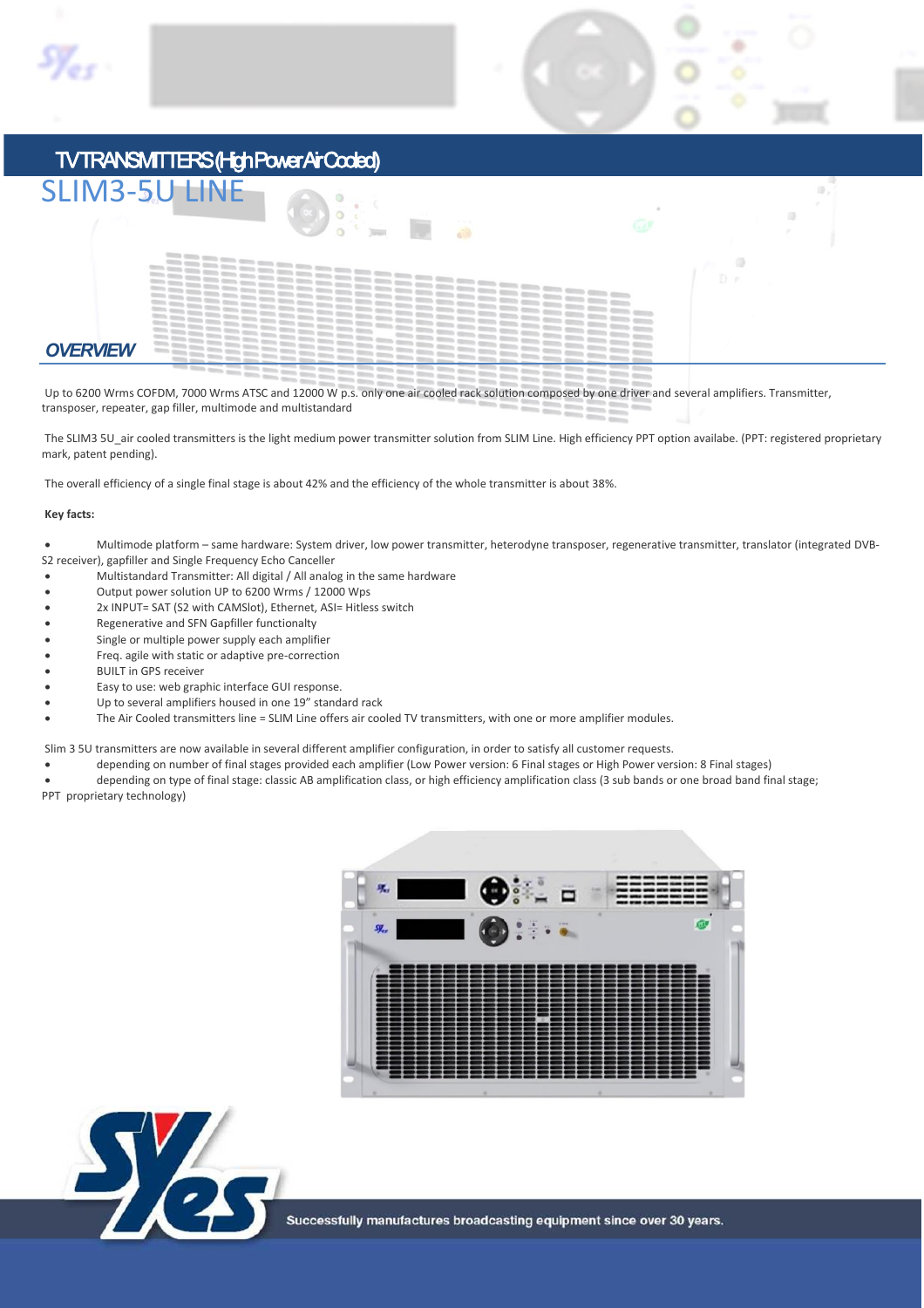

The SLIM models are available also as repeaters of the off-air signal, with a wide choice of operation settings, or as retransmitters, with satellite or Ethernet input.

SLIM line is one of the "best Seller" of Syes, some of SLIM model are actually operating since 90'. Slim line represents the state of the art of the low-medium RF transmitter technology. SLIM always count on PCM driver (PCM Line), the unique investment exciter thanks to its capability to modulate in all Digital standard, TV and Radio as the TV analog too.

Transmitter configurations are based on single or multiple identical amplifier units (PA), SLIM type. The equipment layout depends on the desired output power level and operational requirements. The PA(s) are directly fed by the exciter. The choice of redundancy configurations can include dual drive (exciter std-by), passive reserve (1+1 or n+1) and more others.The equipment parts are suitable to be assembled in a cabinet, 19"rack std., typically containing also the RF output filter. Single-PA – single-drive models are typically supplied as loose 19"modules.

For redundancy configurations and/or multichannel transmission, important space savings are allowed by the "N-in-one" configurations, with N transmitters in a single cabinet.

Cooling is by forced air, with redundant blowers for each module and hot air extraction from the cabinet top. Equipment operation is supervised by the SyES designed control unit.

# *BLOCK DIAGRAM*



# *TECHNICAL FEATURES*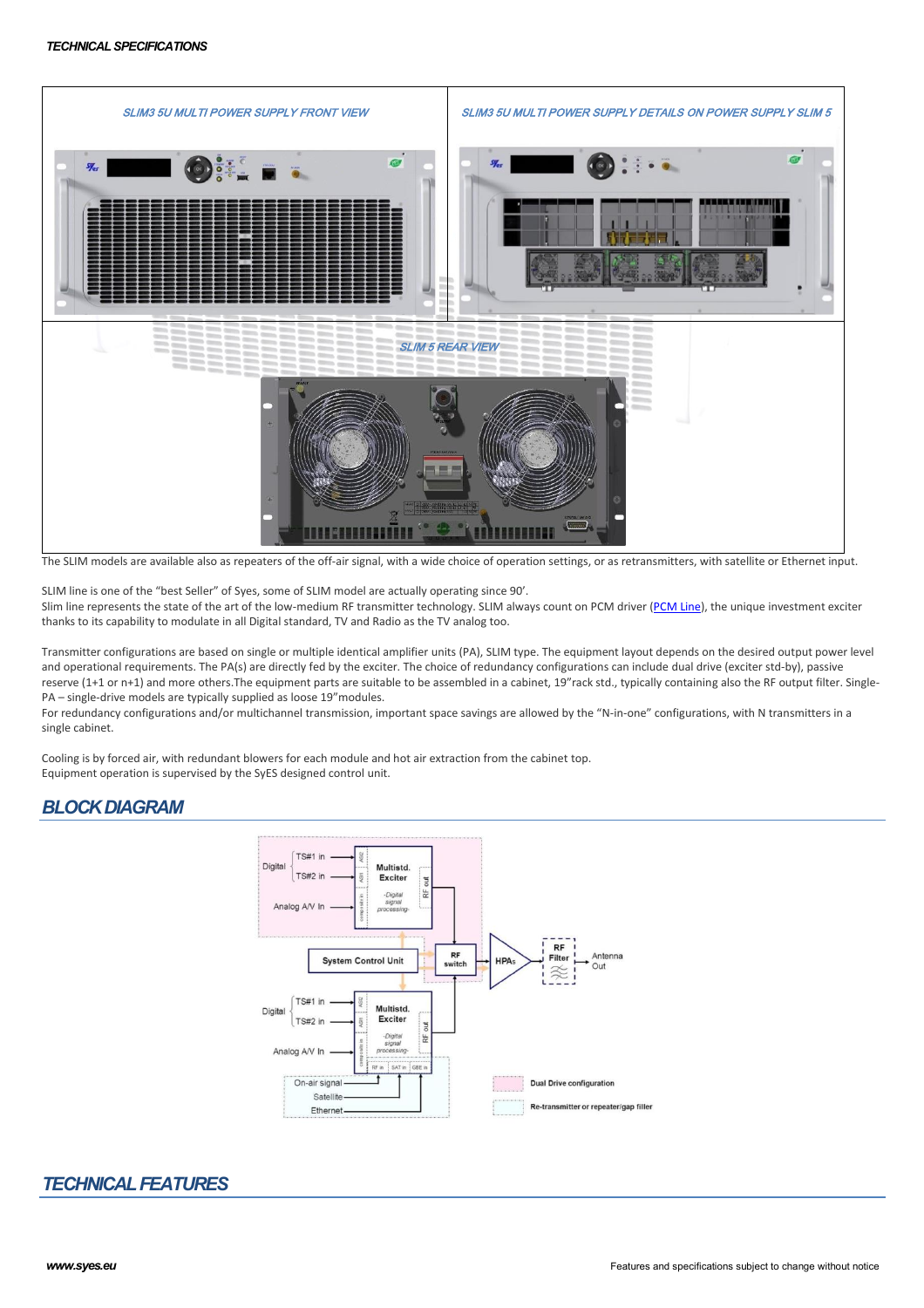### *TECHNICAL SPECIFICATIONS*

| <b>SPECIFIC PERFORMANCES</b>                     |                                                        |                                                    |                                                         |                                                      |                                                         |                                                  |                                |                                          |
|--------------------------------------------------|--------------------------------------------------------|----------------------------------------------------|---------------------------------------------------------|------------------------------------------------------|---------------------------------------------------------|--------------------------------------------------|--------------------------------|------------------------------------------|
| Model                                            | *SLIM3-01-<br>UHF-DD-<br>PCM <sub>5U</sub><br>(LP)     | *SLIM3-01-<br>UHF-DD-<br>PCM <sub>5U</sub><br>(HP) | <b>SLIM3-02-</b><br><b>UHF-DD-PCM</b><br><b>5U (LP)</b> | <b>SLIM3-02-UHF-</b><br><b>DD-PCM 5U</b><br>(HP)     | <b>SLIM3-03-</b><br><b>UHF-DD-PCM</b><br><b>5U (LP)</b> | <b>SLIM3-03-</b><br>UHF-DD-PCM<br><b>5U (HP)</b> | SLIM3-04-UHF-<br>DD-PCM 5U(LP) | SLIM3-04-UHF-<br><b>DD-PCM</b><br>5U(HP) |
| $S_{\mathcal{Y}_{\mathcal{Q}}}^{\mathcal{Y}}$    | <b>Philadelphia</b><br><b>FREEE!</b><br><b>College</b> | Miller                                             |                                                         | ailt<br>$\blacksquare$<br>10000000<br><b>Seppe L</b> | <br><b>SPRAGE</b>                                       | <b>HANGAHAR</b>                                  | Ð                              | <b>REEEE</b>                             |
| N° of Amplifiers                                 | $\mathbf{1}$                                           | $1\,$                                              | $\overline{2}$                                          | $\overline{2}$                                       | $\overline{3}$                                          | $\overline{3}$                                   | $\overline{4}$                 | $\overline{4}$                           |
| N° of Final Stage                                | $6\phantom{1}$                                         | 8                                                  | 12                                                      | 16                                                   | 24                                                      | 32                                               | 36                             | 48                                       |
| <b>COFDM Output</b><br>power (W rms)             | 1250                                                   | 1600                                               | 2500                                                    | 3200                                                 | 3750                                                    | 4800                                             | 5000                           | 6200                                     |
| <b>COFDM Power</b><br>consumption (W)            | 3280                                                   | 4200                                               | 6570                                                    | 8420                                                 | 9860                                                    | 12630                                            | 13150                          | 16315                                    |
| <b>ATSC Output</b><br>power (W rms)              | 1400                                                   | 1750                                               | 2750                                                    | 3500                                                 | 4125                                                    | 5250                                             | 5500                           | 7000                                     |
| <b>ATSC Power</b><br>consumption (W)             | 3600                                                   | 4600                                               | 7230                                                    | 9210                                                 | 10850                                                   | 13815                                            | 14470                          | 18420                                    |
| <b>PAL/NTSC Output</b><br>power (W rms)          | 2500                                                   | 3000                                               | 5000                                                    | 6000                                                 | 7500                                                    | 9000                                             | 10000                          | 12000                                    |
| <b>PAL/NTSC Power</b><br>consumption (W)         | 5000                                                   | 6000                                               | 10000                                                   | 12000                                                | 15000                                                   | 18000                                            | 20000                          | 24000                                    |
| Graceful<br>degradation (one<br>transistor fail) | 84%                                                    | 88%                                                | 91%                                                     | 93%                                                  | 95%                                                     | 96%                                              | 97%                            | 98%                                      |
| N° of TX in one rack                             | $\overline{4}$                                         | $\overline{4}$                                     | $\overline{2}$                                          | $\overline{2}$                                       | $\mathbf{1}$                                            | $\mathbf{1}$                                     | $\overline{1}$                 | $\mathbf{1}$                             |
| Weight (kg)                                      | 94                                                     | 94                                                 | 144                                                     | 144                                                  | 195                                                     | 195                                              | 236                            | 236                                      |
| Air folw rate<br>(cooling) (m3/h)                | 400                                                    | 400                                                | 800                                                     | 800                                                  | 1200                                                    | 1200                                             | 1600                           | 1600                                     |

\* Also available in stand alone configuration Single driver without rack

| <b>Common performances</b>         |                                      |                                                                                                                                           |      |  |
|------------------------------------|--------------------------------------|-------------------------------------------------------------------------------------------------------------------------------------------|------|--|
| RF frequency range (output)        |                                      | UHF Band IV & V (470MHz-860MHz)                                                                                                           |      |  |
|                                    | <b>Spurious / Harmonics</b>          | EN 302-296-2                                                                                                                              |      |  |
|                                    | Shoulders/MER                        | >40dB / >35dB                                                                                                                             | n.a. |  |
|                                    | <b>Frequency stability</b>           | ±1Hz                                                                                                                                      |      |  |
| <b>ELECTRICAL DATA</b>             |                                      |                                                                                                                                           |      |  |
| <b>Mains</b>                       | Voltage                              | 110/230 Vac (single phase) or 208/400 Vac (three phase) $\pm 20\%$ @ 47 to 63 Hz (autorange p.s.)<br>PF>0.93                              |      |  |
|                                    | <b>Power supplies</b>                | One power supply (only 3-phase 400Vac available)<br>or multiple power supplies in 2+0 or 2+1 configuration (all power supplies available) |      |  |
| <b>MECHANICAL DATA</b>             |                                      |                                                                                                                                           |      |  |
| Cooling system /Air flow rate m3/h |                                      | forced air / 1600 m3/h                                                                                                                    |      |  |
| <b>Size</b>                        | Width/Height/Depth                   | 600 mm / 1800 mm / 1000 mm                                                                                                                |      |  |
| Weight                             |                                      | 136 kg                                                                                                                                    |      |  |
| Number of Tx / one rack 36U        |                                      | Max 2                                                                                                                                     |      |  |
| <b>DIGITAL MODULATION</b>          |                                      |                                                                                                                                           |      |  |
| DVB-T                              | ref. standards                       | ETS 300 744 / EN 50083-9 / TR 101 190 / TR 101 891                                                                                        |      |  |
|                                    | <b>RF</b> channel width              | 6 MHz, 7 MHz, 8 MHz                                                                                                                       |      |  |
|                                    | <b>FEC</b>                           | C <sub>CRS</sub>                                                                                                                          |      |  |
| DVB-T2                             | ref. standards                       | EN 302 755 V1.3.1, TS 102 831, T2-MI                                                                                                      |      |  |
|                                    | <b>Streams</b>                       | Single stream (System A) or up to 8-PLPs (System B)                                                                                       |      |  |
|                                    | <b>RF</b> channel width              | 6 MHz, 7 MHz, 8 MHz                                                                                                                       |      |  |
|                                    | <b>FEC</b>                           | LDPC+BCH                                                                                                                                  |      |  |
| ISDB-T                             | ref. standards                       | <b>ABNT NBR 15601 - ARIB STD B31</b>                                                                                                      |      |  |
| <b>SBTVD</b>                       | <b>Multiple segment</b><br>operation | total 13 segments, distributed over the existing layers (1seg supported)                                                                  |      |  |
|                                    | <b>RF</b> channel width              | 6 MHz                                                                                                                                     |      |  |
| <b>ATSC 8VSB</b>                   | <b>Standards</b>                     | ATSC DOC.A/53                                                                                                                             |      |  |
|                                    | <b>Modulation mode</b>               | 8-VSB                                                                                                                                     |      |  |
|                                    | <b>Channel spacing</b>               | 6 MHz                                                                                                                                     |      |  |